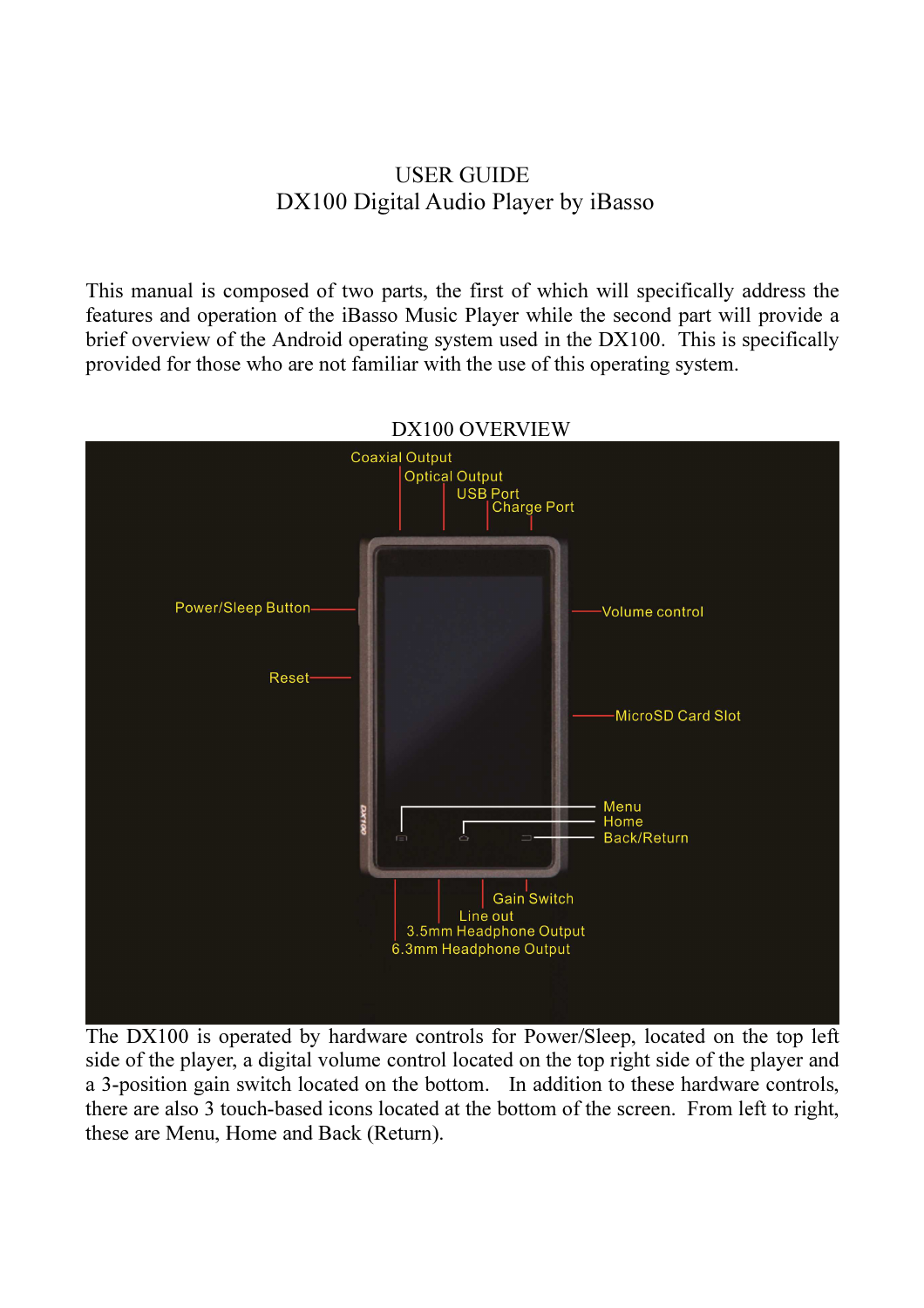There are also various labeled jacks; on the top side are Charge, MicroUSB, Optical output and Coaxial output. On the bottom of the player are found 1/4" and 1/8" phone jacks, analog Line-out (volume-controllable) and a 3-position gain switch. Immediately below the volume control is a slot for use with an external microSD card.

#### DX100 BASIC OPERATION

To begin operation, press and hold the Power/Sleep button for approximately 3 seconds, at which time the DX100 will begin the boot process and will show screen activity consisting of the DX100 and iBasso logos. When the boot process is complete, the DX100 will then display the homepage basic iBasso Music Player.



At the top of the homepage are 5 dots, the center one being highlighted. These dots indicated the 5 screens that are present on the Android operating system. To move from one screen to another, simply swipe across the screen. By default, the basic music player is found on page 3 with a listing of various music categories found on page 4. The dot corresponding the page currently in view will always be highlighted.

Page one displays icons from user downloaded applications, page two contains a list of the applications included by iBasso as part of the Android OS. Page 5 is empty and can be configured by the user.

Regardless of which page or application is currently in view, touching the "Home" button at the bottom of the screen will instantly return one to the Music Player basic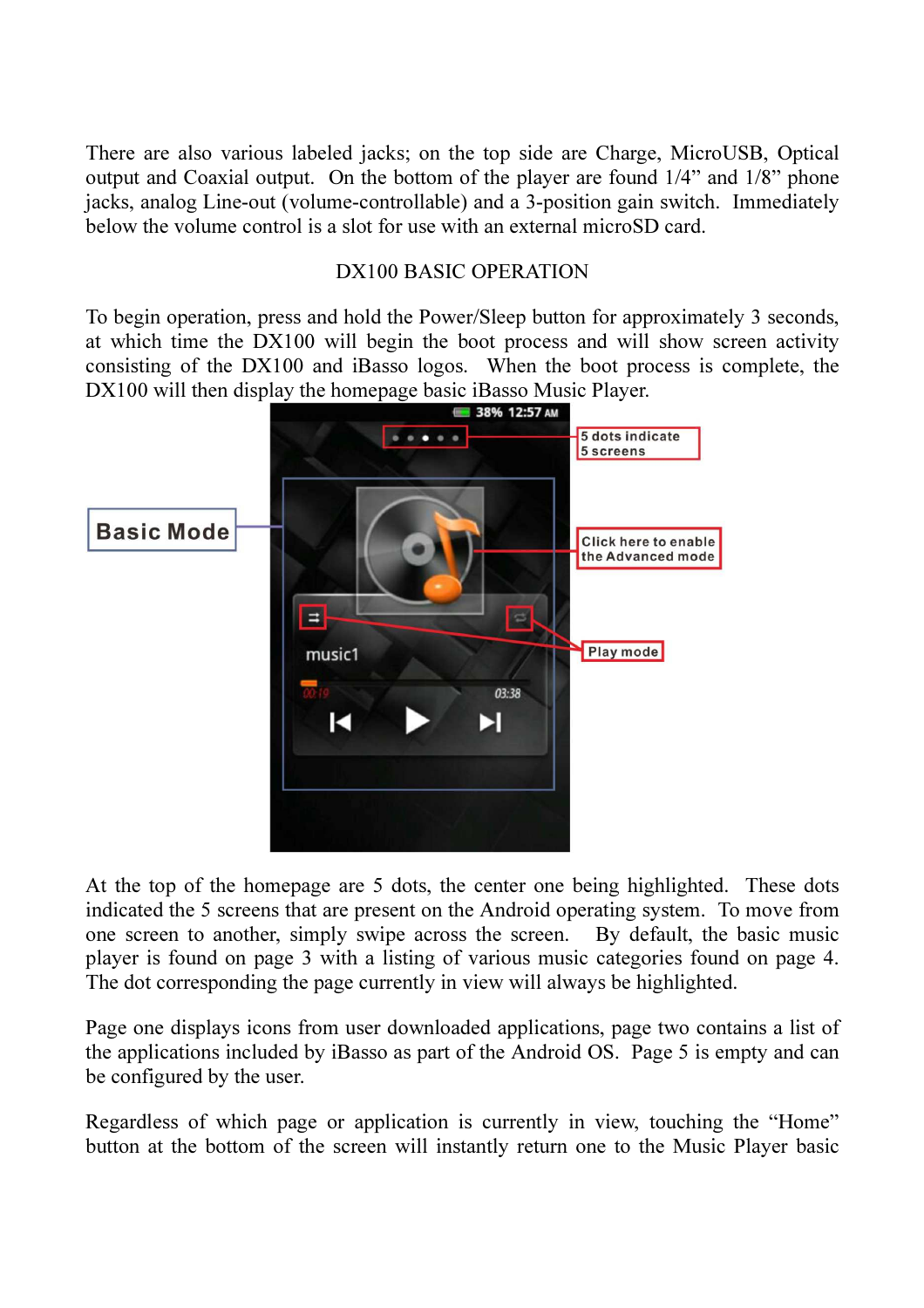view which is the DX100 default homepage. Pressing the Menu button on the bottom left will bring up a context menu depicting various Android functions which will be discussed later. Pressing the Return (Back) button on the bottom right of the screen will move back one page at a time until the home page is once again displayed.

To transfer music files to the DX100, connect it to your computer (PC, Mac or Linux) using the included microUSB cable. When this is done, the DX100 will display a "USB connected screen with a white box labeled "Turn on USB storage" Simply touch this box and the DX100 will appear on your computer screen as a drive labeled "IBASSO"



Opening this icon will display the root drive of the DX100. This drive contains a number of folders relating to system operation. (Note: These root drive folders cannot be renamed) One of the folders is labeled "sdcard" Do not place music files in this folder as the OS associates this folder with an external Micro SD card.

If an external card is in place, it will show up as a second drive on your computer screen.

Music files can easily be transferred to the internal memory via drag and drop or copy and paste. Either complete albums or individual music files can be transferred. No special software is required for transferring files.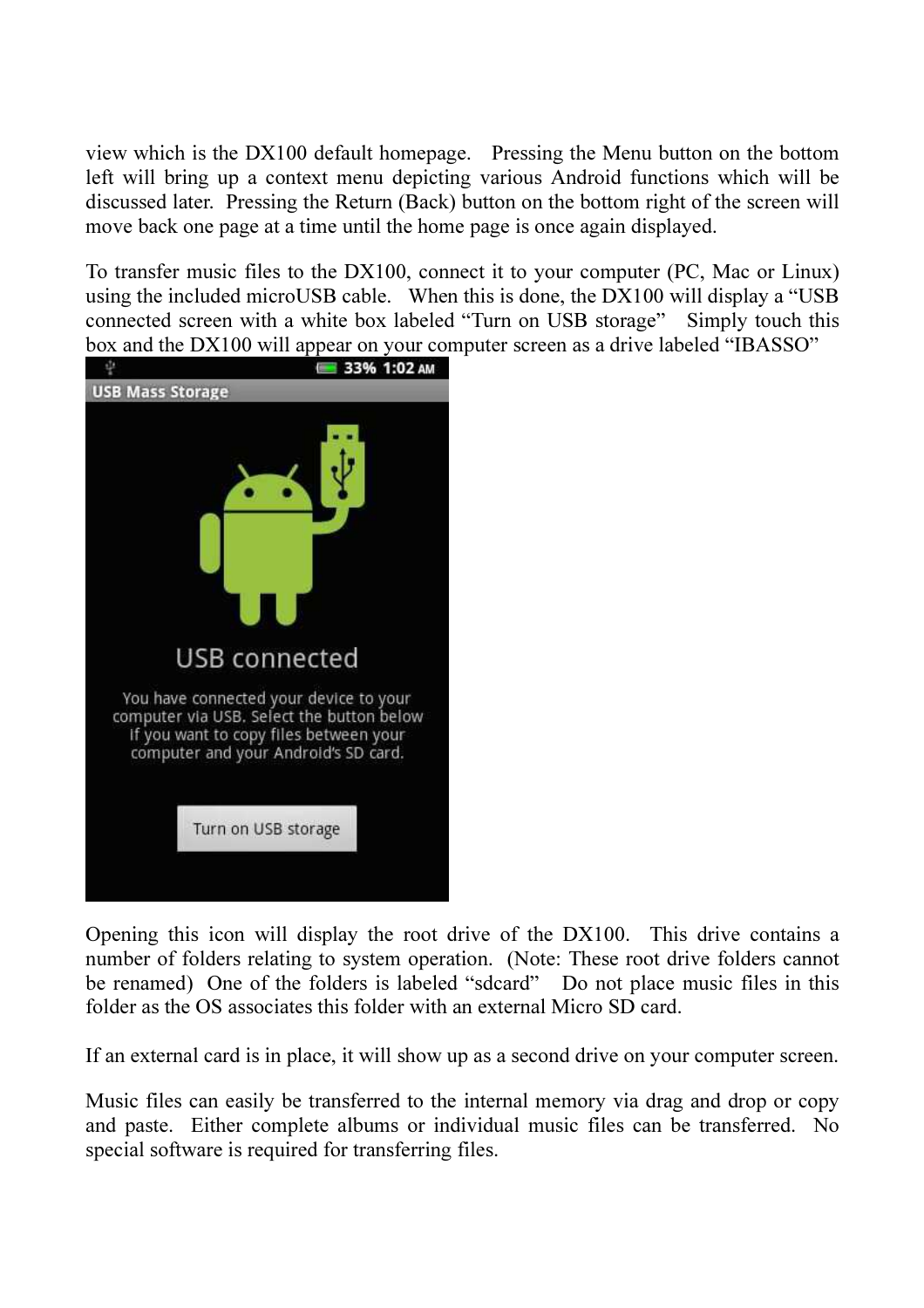When transfer is complete, make sure to safely remove the drive(s) from your computer screen before disconnecting the USB connection to the DX100. It will take a few moments for the DX100 to scan and catalog the new files prior to playing.

If one pauses the music player and briefly presses the Power/Sleep button, the DX100 will enter a sleep mode requiring very little power. Another press will bring the player back to life to the point it was prior to pausing. Play mode and repeat settings will also be remembered. A long press of the Power/Sleep button will display the shut-down menu.



#### iBasso MUSIC PLAYER OPERATION

The Music Player, by default, appears in the basic mode. Using this mode, one can select from the music categories shown on page 4 and control playback, pause, forward/backward, play mode (sequential/shuffle) and several repeat modes by simply touching the desired icons.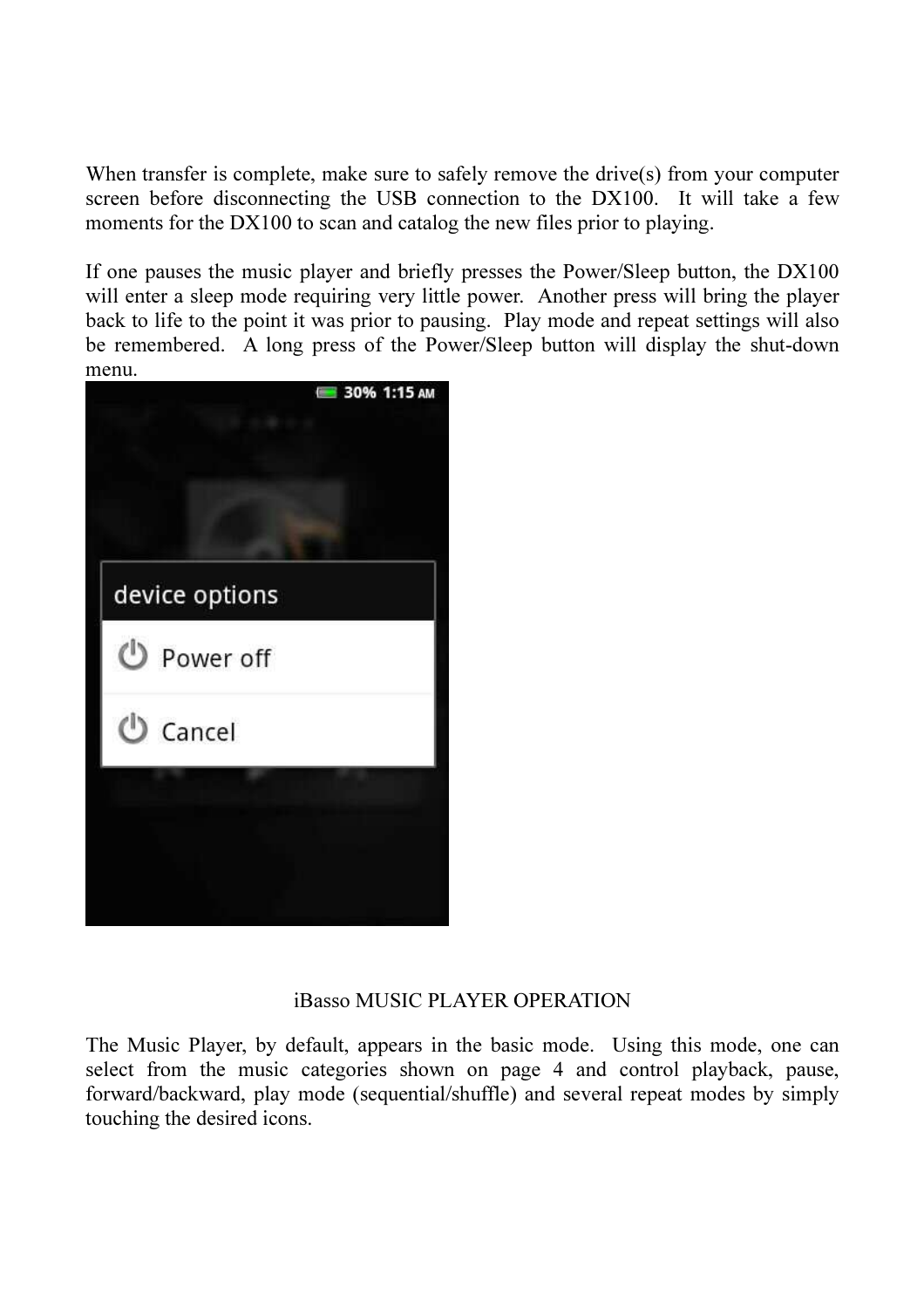Please note that pressing the Menu icon at the bottom of the screen will still display a context menu relating to Android functions, not Music Player options.

To enable the Advanced mode of the iBasso Player, touch anywhere in the square icon (album cover) that contains the image of a record and musical note. At this time you will see the display change and show much additional information about the music selection that is currently playing in the sequential list of songs..<br>Now Playing List



At the top left of the screen is an icon that, when pressed, will show the selection being played from the list of all songs as well as list of category types. This category list can be scrolled right to left with a fingertip to view all selections. Touching the Back icon at the bottom of the page will return to the main player screen, remaining in the advanced mode. Another touch of the Back icon will return to the basic player main screen.

While in the advanced player mode, touching the Menu icon at the bottom of the screen will show a context menu for the iBasso Music Player. The sub-menus include controls for Play Modes, Digital Filter (DF), Sample Rate Control (SRC), EQ and several other self-explanatory selections.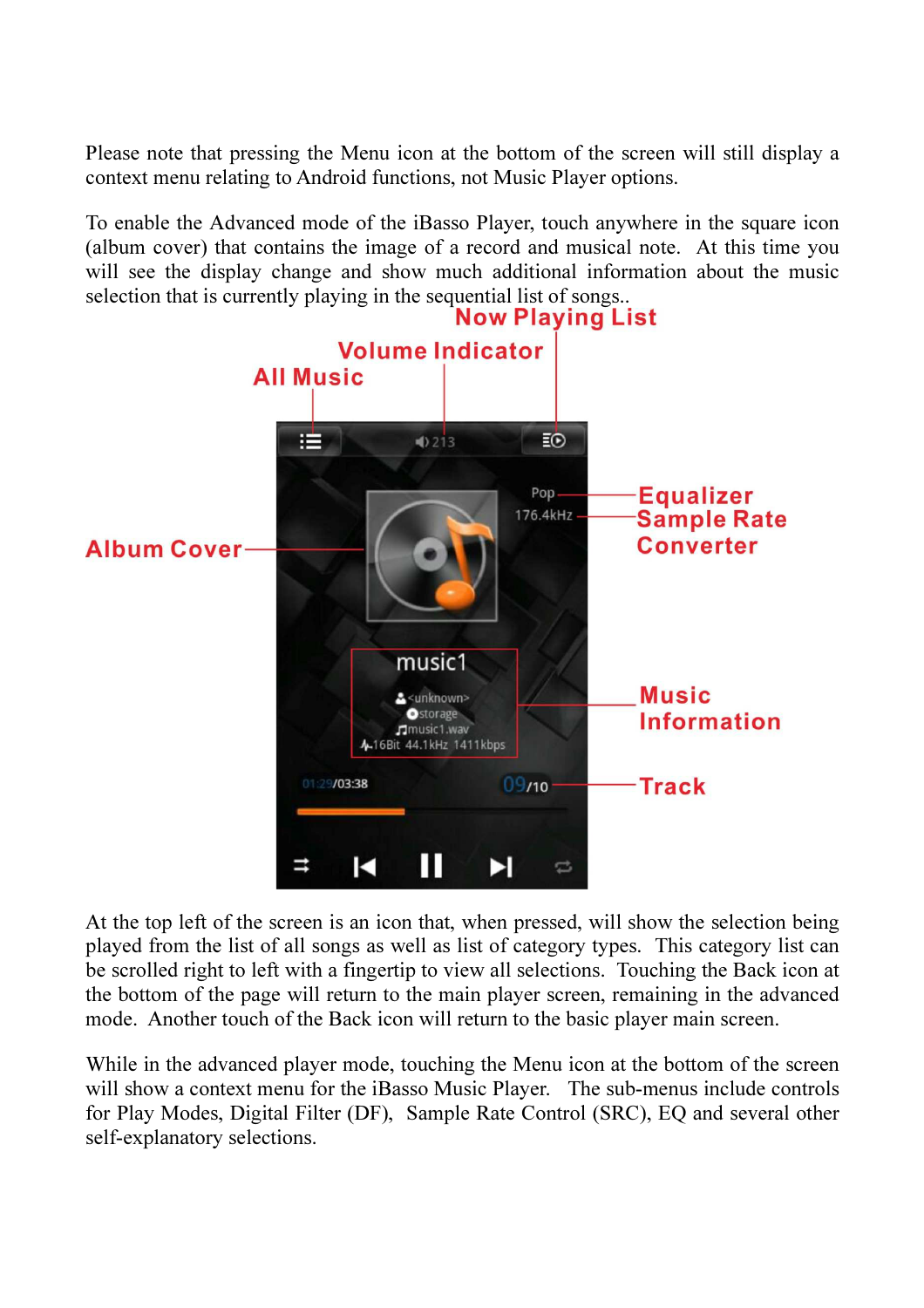

The SRC control when turned on forces the DX100 to either upsample the music files to the selected value. With the SRC disabled (Native play mode), the DX100 will play bitperfect at whatever sample rate is present on the recorded file.

Once again, to return to a previous page one only needs to touch the "Back" icon.

It should be noted that the superb audio quality of the player remains the same in both basic and advanced modes.

#### MUSIC PLAYER FILE NAVIGATION

Managing Albums, Songs, Playlists, etc, is as simple as "Tap" or "Press"!

As an example, if one wishes to create a new playlist, simply tap the "All Music" icon at the top left of the advanced player homepage, then tap "Playlist" A dropdown context menu will appear providing the option to create a new playlist. After creation of the new playlist, it can be renamed as desired.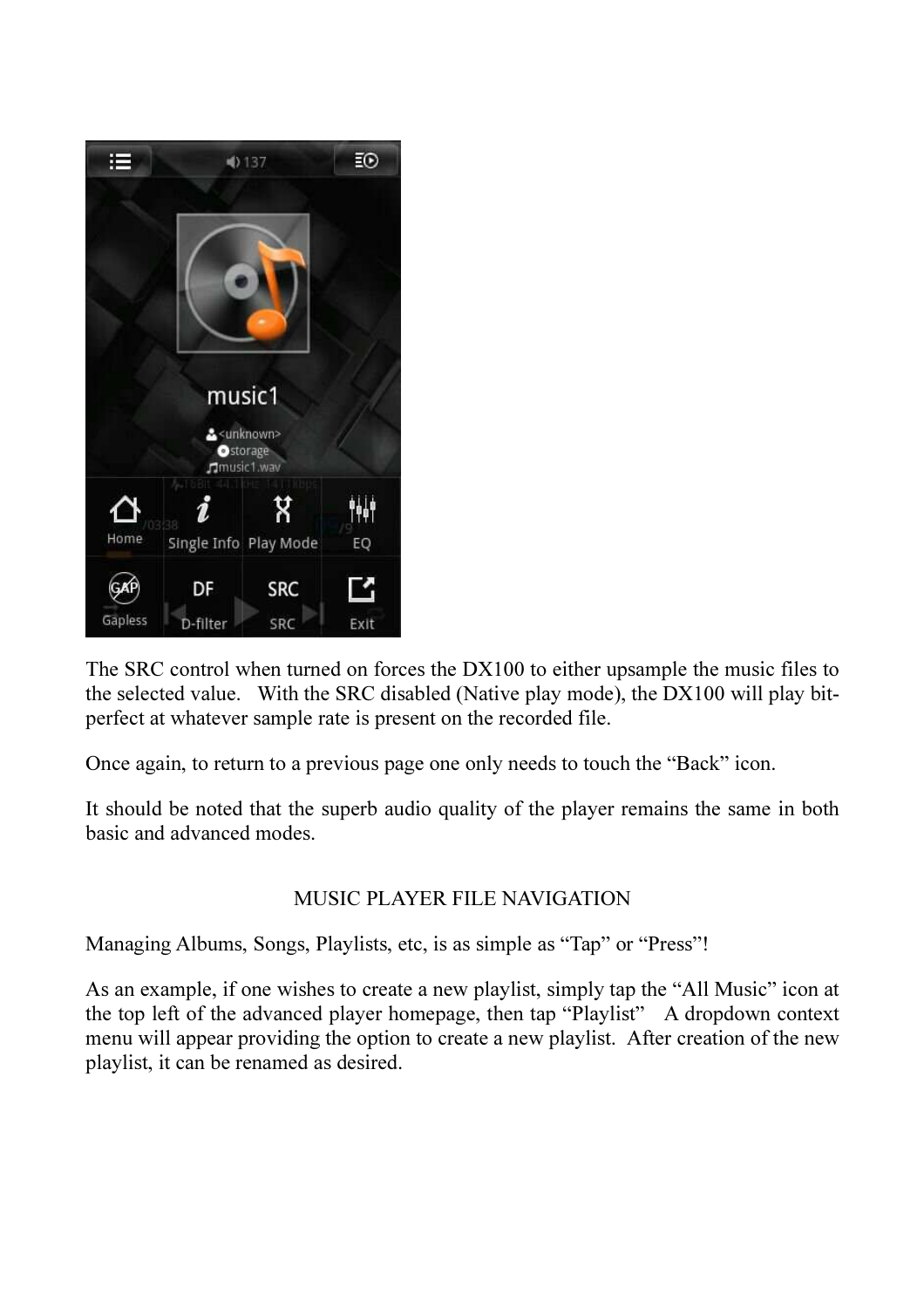| All Music<br>Directory |    | Albums |
|------------------------|----|--------|
| NewPlaylist<br>o       |    |        |
| Recently played        |    |        |
|                        |    |        |
| Playlist1              | OK | Cancel |
|                        |    |        |
|                        |    |        |
|                        |    |        |
|                        |    |        |

To add items to a playlist, just press and hold the desired selection and a context menu will appear with options to add to playlist, add to favorites, to play or to delete.

Just remember that a tap is similar to a left-click on your computer and will select a file to initiate play, enter an Album list, Genre list, etc. whereas a long press will bring up an appropriate context menu. A long press is similar to right-clicking on a computer.

Our suggestion for gaining familiarity with the operation of the DX100 is to transfer several music files and experiment with the various functions and options available until feeling comfortable with the Music Player interface and capabilities.

## CHARGING THE DX100

Using the included charger, plug it into the input labeled "Charge" at which time charging will begin automatically. A charging icon will then be shown on the screen. This icon will also indicate when charging is complete. Although charging is quite rapid, the DX100 can be safely used while charging is being accomplished if desired.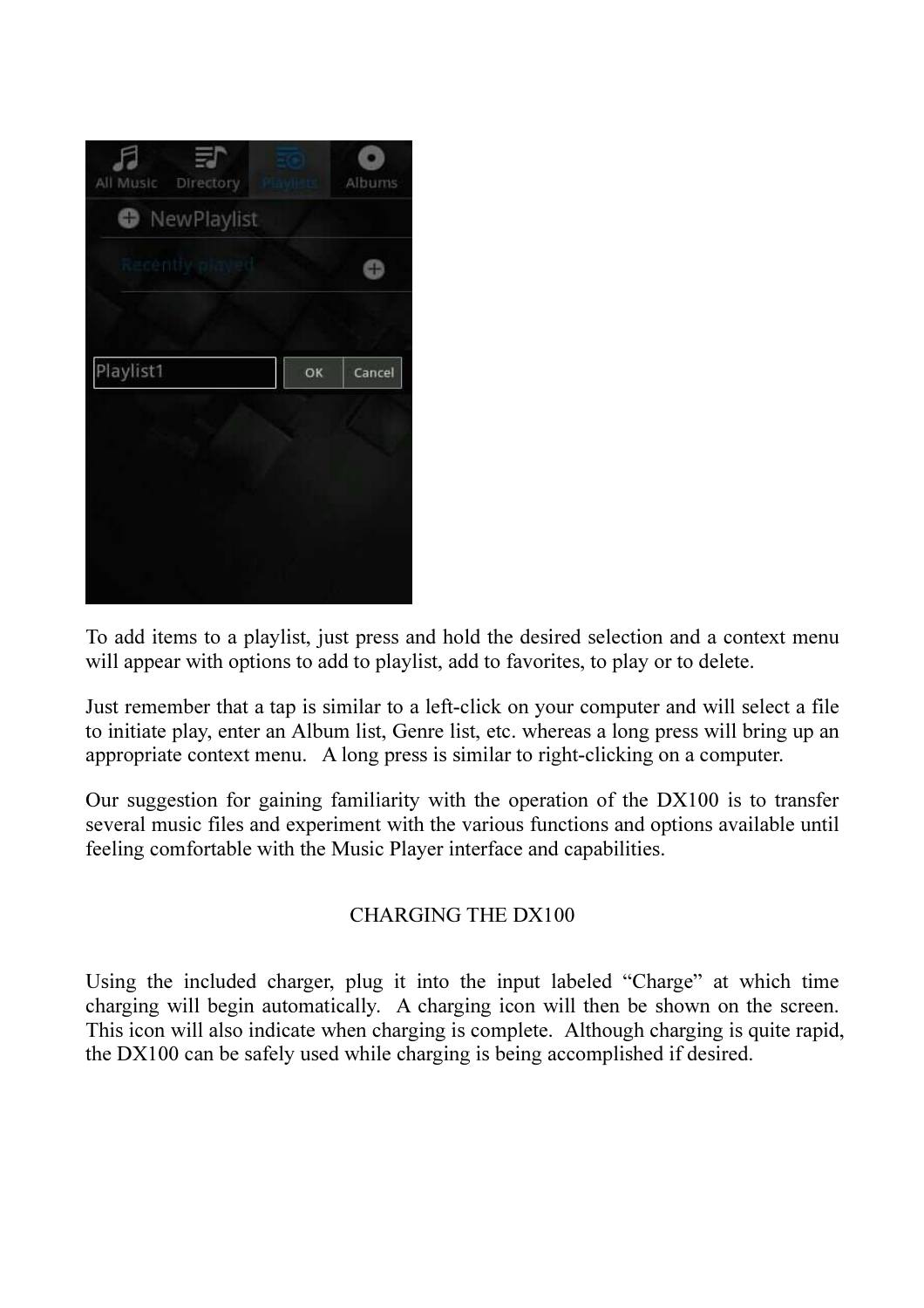

#### BASIC ANDROID OPERATION

For those who are unfamiliar with the Android operating system, the following information will be helpful in fully utilizing the many advanced capabilities present in the DX100.

To begin, it is suggested that one creates a free Google account as this is required to access the Android Market where there are literally thousands of available applications, most of which are available at little or no cost.

Also, in order to access the internet with the DX100, it is necessary to activate the Wi-Fi network that is built into the DX100. To do this, one needs a wireless router as part of a home computer setup. If no home Wi-Fi is available, one can also utilize the many public Wi-Fi networks available at coffee houses, libraries, restaurants, etc.

Assuming that one has home Wi-Fi available, from the DX100 homepage, touch the Menu icon at the bottom of the screen. This will bring up a context menu that will show, among other items, a choice called "Settings". When the Settings icon is touched, a menu of Android management options will appear, with the first choice being entitled "Wireless & networks".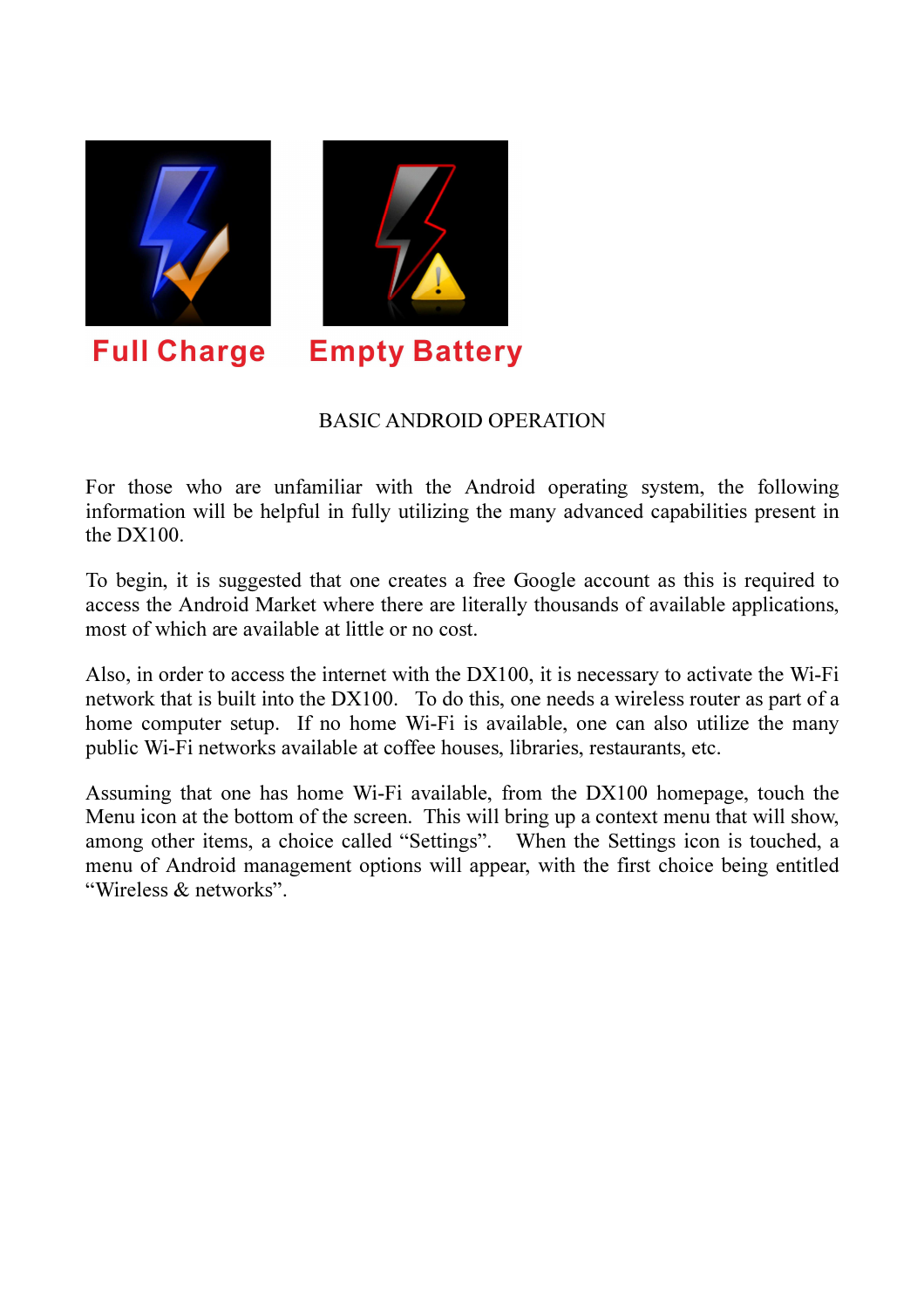

Touch the Wireless setting icon and you will see listed options to turn on Wi-Fi, manage settings, and several other wireless-related menu settings. When Wireless is enabled by touching the box to the right, the DX100 will automatically search for any Wi-Fi networks that are in range. To connect to a public network that is unlocked, simply touch "Connect". When connected, a Wi-Fi symbol will be visible at the top of the screen next to the battery icon. The number of bars visible on the icon relates to the strength of the Wi-Fi signal.

If you are attempting to connect to a private network such as your home system, you will need to go to the next menu setting called "Wi-Fi settings" and enter the appropriate password for your particular wireless router.

Once your Wi-Fi settings have been properly configured, the DX100 will remember your settings so one only needs to turn the Wi-Fi back on when desired. As Wi-Fi operation does require additional battery power, it is suggested that it be left off unless needed.

With the DX100 Wi-Fi enabled, one can use the Browser icon to access the internet. If desired, one can also set up email accounts; add icons for saved favorites, and many other computer-related functions.

To access the Android Market, one needs to enable "Wi-Fi" as well as "Background data" which is found under Settings/Accounts & Sync". As with Wi-Fi use, this setting also requires additional battery power and is best left unchecked when not in use.

With both settings enabled and a Google account established, one can access the full Android Market from the Icon located on the second home screen.